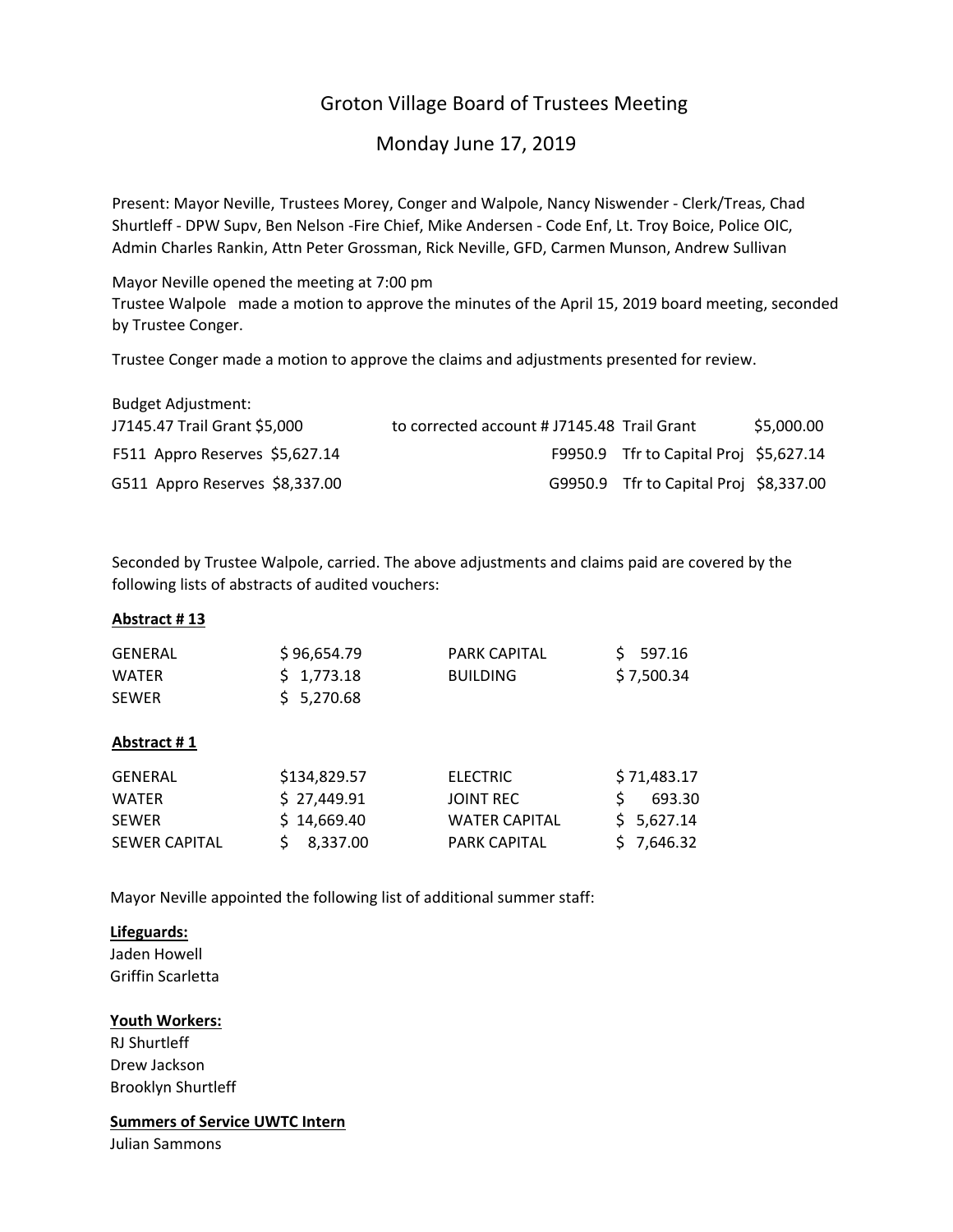Discussion followed on request to purchase left over firewood from the logging on Sears road 2 years ago. The Mayor has done some research and suggested \$5 per cord. Liability Insurance waiver letter required. Trustee Conger made a motion to approve the sale at \$5 per cord pending Liability Insurance waiver, seconded by Trustee Morey, carried.

Admin Rankin discussed the letter from NYS ‐ Notifying us that our IDA is delinquent with our annual report and is requiring some extensive paperwork. We have taken the position that the IDA no longer exist, and a letter was sent to the Authority Budget Office on February 15<sup>th</sup> asking them for their opinion on this status. We have received no response. Admin Rankin contacted NYCOM for their comments, which they suggested that we write them back with a copy of the letter stating our position and to follow up with ABO.

Discussion followed on letter from water/sewer customer Bert Gildersleeve requesting credit due to a water leak.

Trustee Morey made a motion to take an average of 3 months of bills and give credit for half of difference., seconded Walpole, carried

Discussion followed on letter from Joseph Sirvent on a noise permit request and fireworks.

Trustee Walpole made a motion on the noise permit until 10pm, but not to allow fireworks, seconded by Trustee Conger, carried.

# **Monthly department reports.**

#### *DPW:*

#### **Supv Shurtleff reported:**

We spent half of our time on the park, pool and buildings. The crew put on new siding and painted. Kelly and Olivia helped with the painting.

The motor on the pump burnt out and have ordered a new one. We hope the motor will be in tomorrow.

We have received the new bike rack, old one to be removed. New garbage cans have been ordered.

We assisted the Town of Groton with paving.

New tribometer meter is now online and working.

We fixed pot hole on Main Street in two layers to hopefully make it last longer.

Blanchard Heights and Sykes Street on the paving list this year.

#### *Groton Fire Department:*

#### **Chief Ben Nelson reported:**

Calls YTD: 400 ambulance calls 72 fire calls. Thanks to the Village for all the support in staffing.

Fireworks all set and all permitting in. July  $5<sup>th</sup>$ .

Summer camp starts July 15<sup>th</sup>.

NYS legislation – on Fire Departments allowing to bill for their services. Something to keep an eye on.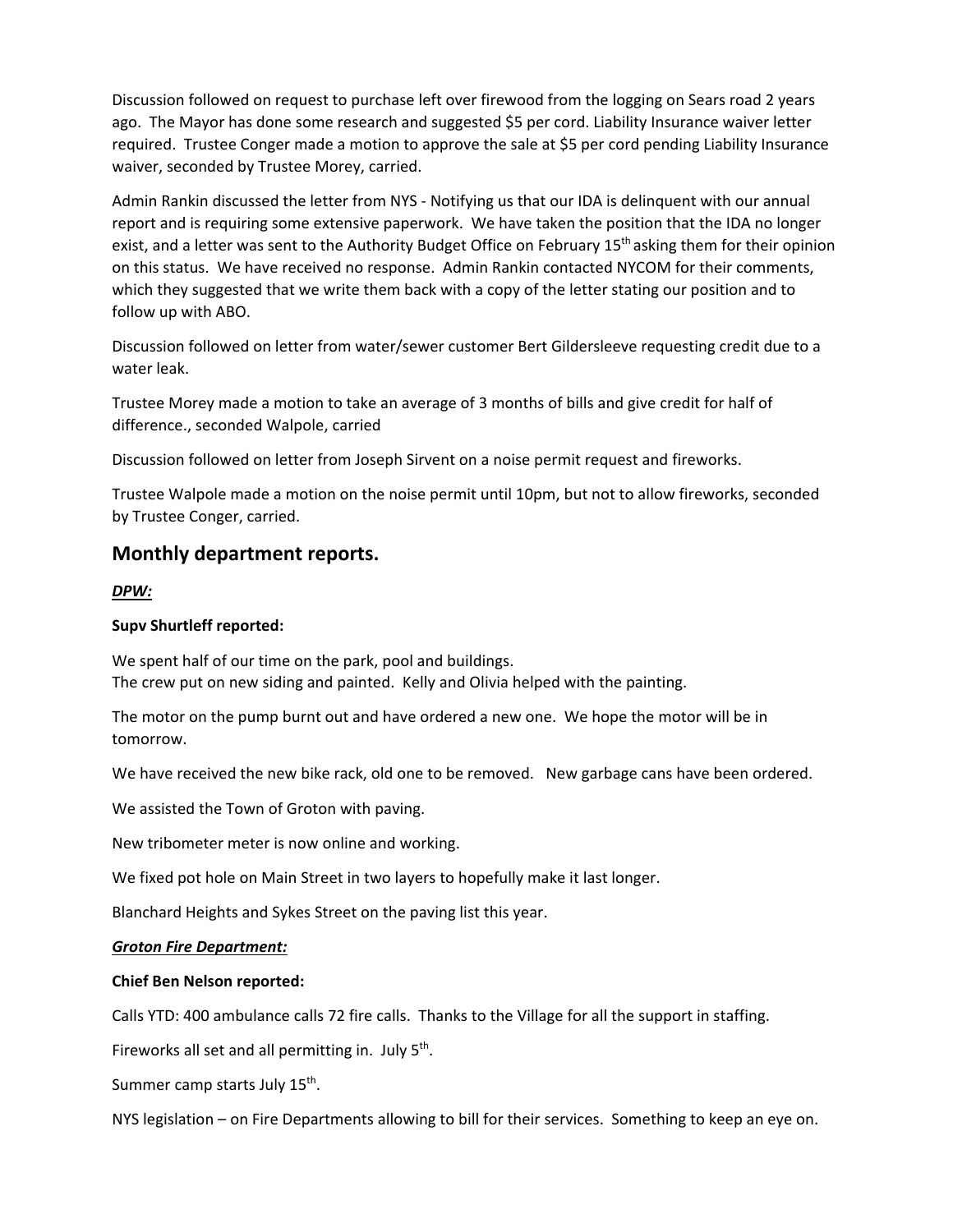#### *Code Enforcement*

#### **Code Officer Anderson reported:**

We have issued 13 building permits, 16 roofing and window permits.

Old Chatham Cheese factory – still shooting for opening on August  $1<sup>st</sup>$ .

Auction tonight on properties, Elm, Plastisol, 133 Cayuga St. 133 Cayuga St may have been pulled off due to court order. Owner fined \$750 for not cleaning.

Numerous complaints on Washington and South Main. Several letters have been sent. We may need to take care of and bill them.

Training coming up on Code Enforcement & drones

No report on grease traps.

Workers Comp ‐ Exemption Form State CE 200 for Amish.

# *Police Report*

#### **Lt. Boice reported:**

The department is ready for the fireworks.

Veterans ride coming up.

Would like to fill 2 roster spots – has some trained officers that are interested.

Solar speed sign – look into cost.

The worked on the new cameras last Tuesday, but there has been a delay in the install.

# *Joint Recreation:*

## **Trustee Conger reported:**

Youth Track ended June 5<sup>th</sup> with an ice cream social.

Youth baseball and softball still running - a 7 town tournament to be held on the  $22^{nd}$  here in Groton.

Summer programs set; registrations available online through the 30th then paper registrations will be accepted.

Joe Manning will be running the boys summer basketball program.

Swim lessons begin July 1st. Craft shack open. July 8th

Youth cross county to begin in the Fall.

Youth football will be moving to a new bigger league – all games will be in Cortland and Homer.